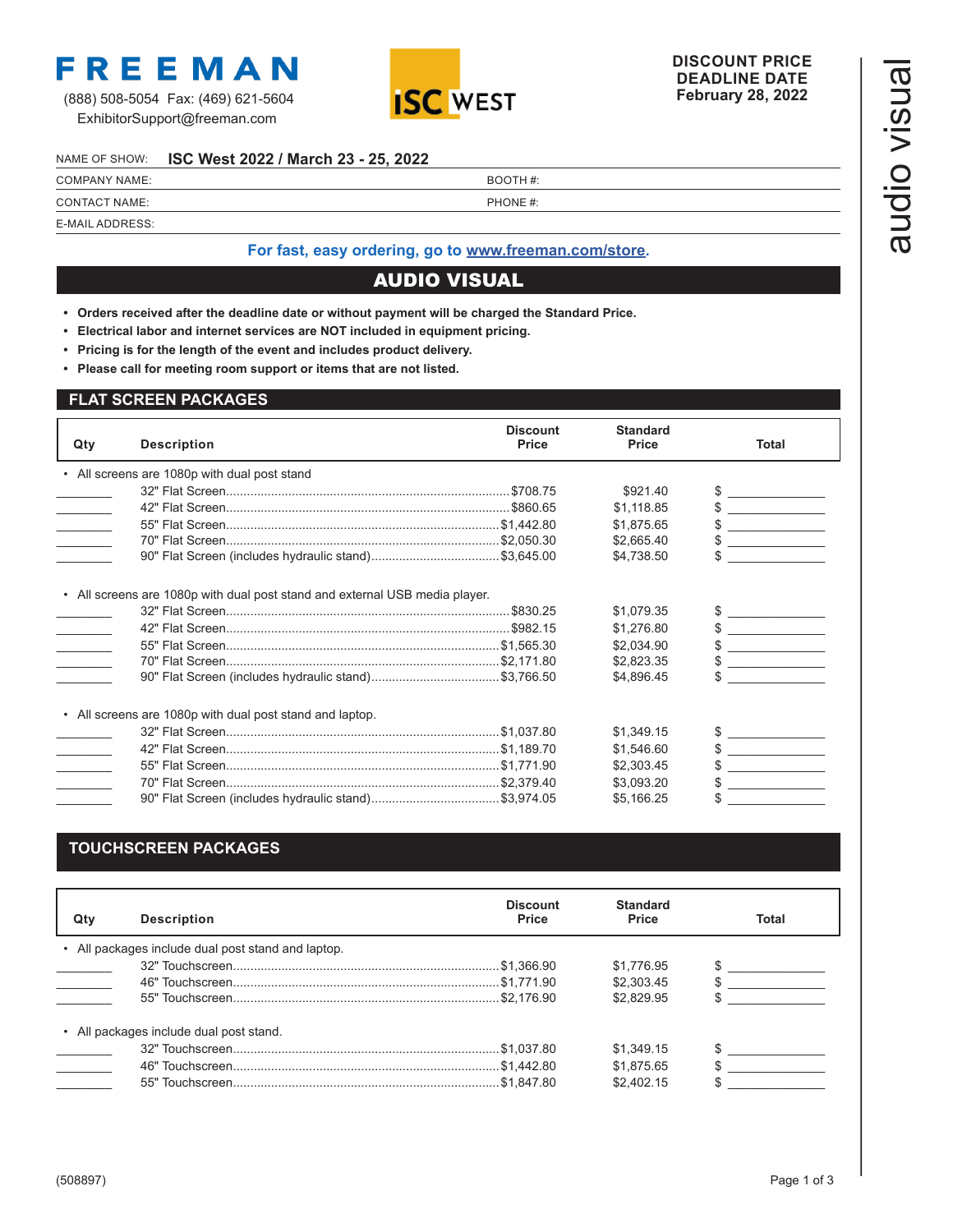# audio visual audio visual

## NAME OF SHOW: **ISC West 2022 / March 23 - 25, 2022**

| COMPANY NAME: | BOOTH #: |
|---------------|----------|
| CONTACT NAME: | PHONE #: |
|               |          |

E-MAIL ADDRESS:

# **FLAT SCREEN DISPLAYS**

| Qty | <b>Description</b>                                                                          | <b>Discount</b><br>Price | <b>Standard</b><br><b>Price</b> | Total |
|-----|---------------------------------------------------------------------------------------------|--------------------------|---------------------------------|-------|
|     | • Please call for pricing on Flat Screens 98" and larger, 4K UHD, & LED Video Wall options. |                          |                                 |       |
|     | Table Top<br>Wall Mounted                                                                   |                          | \$381.75                        |       |
|     | 32" Flat Screen - 1080p, with Internal Speakers\$480.95<br>Wall Mounted<br>Table Top        |                          | \$625.25                        |       |
|     | 42" Flat Screen - 1080p, with Internal Speakers\$632.80<br>□ Wall Mounted<br>Table Top      |                          | \$822.65                        |       |
|     | 55" Flat Screen - 1080p, with Internal Speakers\$1,215.00<br>□ Wall Mounted<br>Table Top    |                          | \$1.579.50                      |       |
|     | 70" Flat Screen - 1080p, with Internal Speakers\$1,822.50<br>Table Top                      |                          | \$2,369.25                      |       |

# **TOUCHSCREEN DISPLAYS**

| Qty | <b>Description</b>                                                                                         | <b>Discount</b><br>Price | <b>Standard</b><br>Price | Total         |
|-----|------------------------------------------------------------------------------------------------------------|--------------------------|--------------------------|---------------|
|     | • Touchscreens will require a PC/laptop to operate. Not compatible with Mac. Please call for larger sizes. |                          |                          |               |
|     | $\Box$ Table Top $\Box$ Wall Mounted                                                                       |                          | \$1.053.00               |               |
|     | $\Box$ Table Top $\Box$ Wall Mounted                                                                       |                          | \$1.579.50               | $\sim$        |
|     | $\Box$ Table Top $\Box$ Wall Mounted                                                                       |                          | \$2,106.00               | $\frac{1}{2}$ |
|     |                                                                                                            |                          |                          |               |

#### **VIDEO PLAYERS**

| Qty | <b>Description</b>                              | <b>Discount</b><br><b>Price</b> | <b>Standard</b><br><b>Price</b> | <b>Total</b> |
|-----|-------------------------------------------------|---------------------------------|---------------------------------|--------------|
|     |                                                 |                                 | \$157.95                        |              |
|     |                                                 |                                 | \$197.45                        |              |
|     | HDCP Compliant, compatible with Blu-ray and DVD |                                 |                                 |              |

# **COMPUTERS & ACCESSORIES**

| Qtv | <b>Description</b>                                            | <b>Discount</b><br>Price | <b>Standard</b><br>Price | <b>Total</b> |
|-----|---------------------------------------------------------------|--------------------------|--------------------------|--------------|
|     | includes wired keyboard and mouse                             |                          | \$362.00                 |              |
|     |                                                               |                          | \$427.75                 |              |
|     |                                                               |                          | \$131.65                 |              |
|     | Apple 21.5" iMac (includes wired keyboard and mouse) \$303.75 |                          | \$394.90                 |              |
|     |                                                               |                          | \$592.35                 |              |
|     | Table Stand<br>│ Floor Stand                                  |                          | \$197.45                 |              |